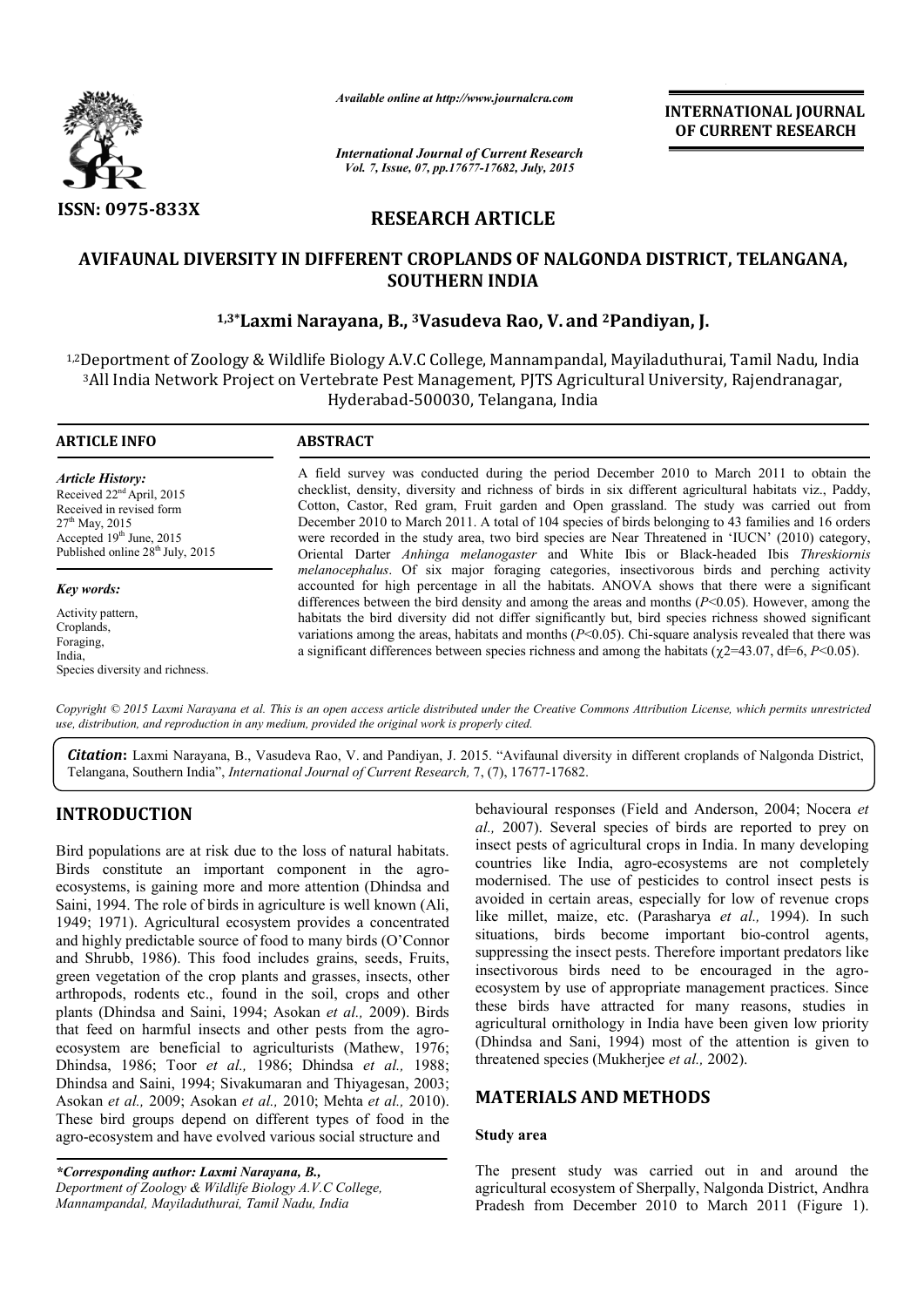Various crops have been cultivated in these districts such as cotton, rice, maize, ragi **(***Eleusine coracana*), commonly finger millet grams and variety of vegetables. Nalgonda is located at 15°03′N 78°16′E/15.05°N 78.27°E with an average elevation of 421 meters (1381 ft). The climate is generally hot and dry with temperatures rising up to 43-45°C during May and dropping to 8-12°C in December. Increased irrigation facilities gave a boost to agricultural activity in the district. Out of a total of 1,423,423 ha land utilization in the district, more than 50% is cultivable land. The terrain of the district is suitable for irrigation development. The main crops grown in the district are Paddy, Jowar, Bajra, Ground Nut, Red gram, Green gram, Castor and Sugar cane in an area about 150,000 acres.

#### **Estimation of bird population**

Preliminary survey was made on foot in order to understand the nature of study areas and topography. To estimate the bird population, we have applied point count method (Javed and Kaul, 2002). Four different types of crop varieties were selected viz. Paddy, Castor, Cotton and Red gram, in addition to Fruit garden (*Citrus limetta*) and Open grassland. One kilometer transect was laid and at every 200 m distance one point was taken and the bird species were recorded in the 20 m radius (Hostetler and Main, 2001) in a duration of 20 minutes. A total of 48 transects (240 points) were surveyed; bird species, number of individuals, starting and ending time, weather condition, crop type, phenology of the crop, *etc*. were also recorded. In order to calculate the density, the sighting distance, sighting degree and perpendicular distance was recorded.

Bird species were identified using binoculars  $(7 \times 50)$  and standard field guides (Ali, 2002; Ali and Ripley, 1987; Grimmett *et al.,* 1999b). The bird surveys were carried after two hours of sunrise and before two hours of sunset.

#### **Data analysis**

The density was calculated using the following formula: D=N/2Lr where D= Density, N= Number of individuals,  $L=$  Length of the transect and  $r=$  Mean angular distance. Species diversity was calculated using Shannon-Weiner (1949) index: H'=−ΣPi(lnPi) where H'= Shannon-Weiner Index,  $Pi$  = the proportion of the each species in the sample (Pielou, 1966), The Evenness' Pielou's index was calculated using the following formula: J'= H'−1/S where H= Species diversity index and S= Number of species. Species richness was calculated using the number of species recorded in various habitat types. We have applied ANOVA and Chi square tests to understand the impact of bird density, diversity and richness with reference to the different crop types and habitats.

## **RESULTS**

A total of 104 species of birds belonging to 43 families and 16 orders were recorded in six different types of habitats namely, Paddy, Castor, Cotton, Red gram, Fruit garden, Open grassland (Table 1). Two bird species are Near Threatened in 'IUCN' category namely Oriental Darter *Anhinga melanogaster* and White or Black-headed Ibis *Threskiornis melanocephalus*. The highest species number was found in the family Phasianidae with 9 species. There were 36 species common in all the five habitats (Table 1). In the present study 87 species were resident and 17 migratory.

**Table 1. Inventory list of birds species recorded in the different crop types/ habitats for the entire study periods from December 2010 to March 2011. a LC = Least Concern, NT= Near Threatened, \* = presence of birds species- = Absence of birds species b U = Beneficial birds species, H = Depredatory birds species. <sup>b</sup> Habitats = Paddy, Cotton, Castor, Red gram, Fruit garden, Open grassland**

|                           |                             |                   | Habitats <sup>b</sup>    |                          |        |        |                          |                          |           |               |
|---------------------------|-----------------------------|-------------------|--------------------------|--------------------------|--------|--------|--------------------------|--------------------------|-----------|---------------|
| Common Name               | Scientific Name             | Family            | $\text{IUCN}^{\text{a}}$ | PA                       | CO     | CA     | RG                       | FG                       | <b>OG</b> | <b>Status</b> |
| Little grebe              | Tachybaptus ruficollis      | Podicipodidae     | LC                       | $\blacksquare$           | $\sim$ | $\sim$ | $\sim$                   | $\sim$                   |           | H             |
| Little cormorant          | Phalacrocorax niger         | Phalacrocoracidae | LC                       | $\ast$                   |        |        |                          |                          |           | H             |
| Darter                    | Anhinga melanogaster        | Anhingidae        | NT                       | $\ast$                   |        |        |                          |                          |           | U             |
| River tern                | Sternaa aurantia            | Laridae           | LC                       | *                        |        |        |                          |                          |           | U             |
| Red-wattled lapwing       | Vanellus indicus            | Charadriidae      | LC                       | *                        |        |        |                          |                          |           | U             |
| Yellow- wattled lapwing   | Vanellus malabaricus        | Charadriidae      | LC                       | *                        |        |        |                          |                          |           | U             |
| Little-ringed plover      | Charadrius dubius           | Charadriidae      | $_{LC}$                  | ä,                       |        |        |                          |                          |           | U             |
| Common shelduck           | Tadorna tadorna             | Anatidae          | LC                       | $\sim$                   |        |        |                          |                          |           | U             |
| Purple heron              | Ardea purpurea              | Ardeidae          | LC                       | $\ast$                   |        |        |                          |                          |           | U             |
| Indian pond heron         | Ardeola grayii              | Ardeidae          | LC                       | *                        |        |        |                          | $\ast$                   |           | U             |
| Black-crowned night heron | Nycticorax nycticorax       | Ardeidae          | LC                       | $\blacksquare$           |        |        |                          |                          |           | U             |
| Little egret              | Egretta garzetta            | Ardeidae          | LC                       | *                        |        |        |                          | $\ast$                   |           | U             |
| Cattle egret              | <b>Bulbucus</b> ibis        | Ardeidae          | LC                       | $\ast$                   | $\ast$ |        |                          |                          | $\ast$    | U             |
| Median egret              | Mesophoyx intermedia        | Ardeidae          | LC                       | $\ast$                   |        |        |                          |                          |           | U             |
| <b>Black</b> ibis         | Pseudibis papillosa         | Threskiornithidae | LC                       | $\ast$                   |        |        |                          |                          |           | U/H           |
| Oriental white ibis       | Threskiornis melanocephalus | Threskiornithidae | <b>NT</b>                | *                        |        |        |                          |                          |           | U/H           |
| Common coot               | Fulica atra                 | Rallidae          | LC                       |                          |        |        |                          |                          |           | H             |
| White-breasted water hen  | Amauronis phoenicurus       | Rallidae          | LC                       | $\ast$                   |        |        |                          |                          | $\ast$    | U             |
| Purple moorhen            | Porphyrio porphyrio         | Rallidae          | LC                       | $\ast$                   |        |        |                          |                          |           | U             |
| Common sandpiper          | Actitis hypoleucos          | Scolopacidae      | LC                       | $\ast$                   |        |        |                          |                          |           | U             |
| Wood sandpiper            | Tringa galreola             | Scolopacidae      | LC                       | $\ast$                   |        |        | $\overline{\phantom{a}}$ | $\overline{\phantom{a}}$ |           | U             |
| Shikra                    | Accipiter badius            | Falconidae        | LC                       | $\ast$                   | $\ast$ | $\ast$ | $\ast$                   | $\ast$                   | $\ast$    | U             |
| <b>Black</b> kite         | Milvus migrans              | Falconidae        | LC                       | $\overline{\phantom{a}}$ |        |        |                          |                          |           |               |
| Brahminy kite             | Haliastur Indus             | Falconidae        | LC                       | $\ast$                   | $\ast$ | $\ast$ | $\ast$                   | $\ast$                   | $\ast$    | U             |
| Black shouldered kite     | Elanus caeruleus            | Falconidae        | LC                       | $\ast$                   | $\ast$ | $\ast$ | $\ast$                   | $\ast$                   | $\ast$    | U             |
| Grey francolin            | Francolinus pondicerianus   | Phasianidea       | LC                       | $\ast$                   | $\ast$ | $\ast$ | $\ast$                   |                          | $\ast$    | U             |
| Common quail              | Coturnix coturnix           | Phasianidea       | LC                       | $\ast$                   | $\ast$ | $\ast$ | $\ast$                   |                          | *         | U             |
| Bush quail                | Perdicula asiatica          | Phasianidea       | LC                       | $\ast$                   | $\ast$ | $\ast$ | $\ast$                   |                          | *         | U             |
| Indian peafowl            | Pavo cristatus              | Phasianidea       | LC                       | *                        |        |        |                          | $\ast$                   | *         | H             |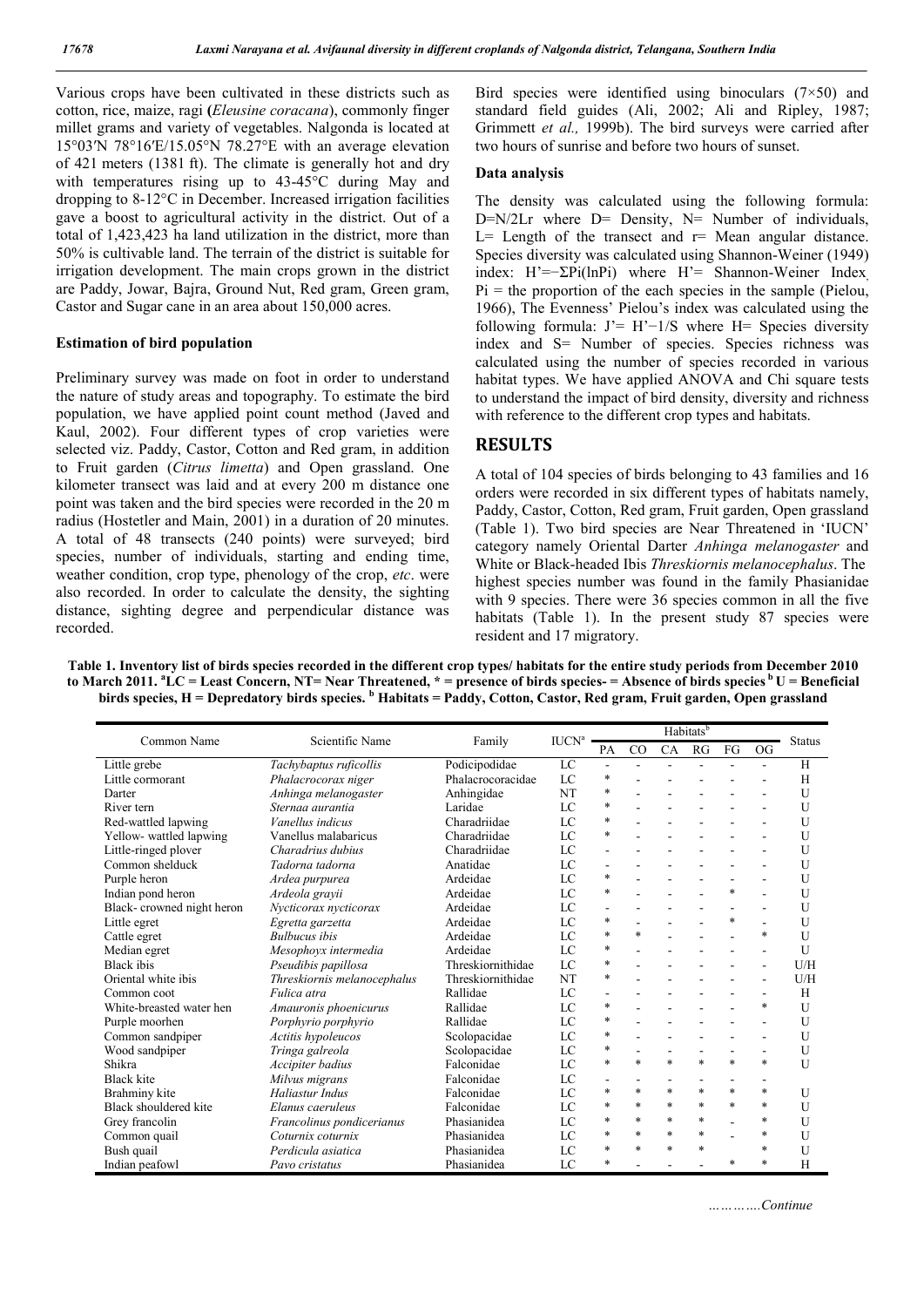| Eurasian collard dove           | Streptopelia decaocto        | Pteroclididae | LC | $\ast$         | *      | *              | $\ast$         | $\ast$                   | $\ast$         | Η |
|---------------------------------|------------------------------|---------------|----|----------------|--------|----------------|----------------|--------------------------|----------------|---|
| Spotted dove                    | Streptopelia chinensis       | Pteroclididae | LC | $\ast$         | $\ast$ | ×,             | *              | *                        | $\ast$         | H |
| Blue rock pigeon                | Columba livia                | Pteroclididae | LC | $\ast$         | $\ast$ | ×,             | $\ast$         | $\ast$                   | $\ast$         | H |
| Oriental turtle dove            | Streptopelia orientalis      | Pteroclididae | LC |                |        |                | $\ast$         | ÷.                       | $\overline{a}$ | H |
| Red collared dove               |                              | Pteroclididae | LC | $\ast$         | $\ast$ | ×,             | $\ast$         | $\ast$                   | $\ast$         | H |
|                                 | Streptopelia tranquuebarica  |               |    |                |        |                |                |                          |                |   |
| Black-bellied sandgrouse        | Pterocles orientalis         | Pteroclididae | LC |                |        |                |                | $\overline{a}$           | $\overline{a}$ | H |
| Rose-ringed parakeet            | Psittacula krameri           | Psittacidae   | LC | *              | $\ast$ | ×,             | $\ast$         | $\ast$                   | $\ast$         | H |
| Plum-headed parakeet            | Psittacula cyanocephala      | Psittacidae   | LC |                |        |                | $\ast$         | $\ast$                   | ÷,             | H |
| Greater coucal                  | Centropus sinensis           | Cuculidae     | LC | $\ast$         |        |                | $\ast$         | *                        | $\ast$         | U |
| Brain fever bird                | Hierococcyx varius           | Cuculidae     | LC | $\ast$         | $\ast$ | $\ast$         | $\ast$         | $\ast$                   | $\ast$         | U |
| Blue-faced malkoha              | Phaenicophaeus viridirostris | Cuculidae     | LC | *              | $\ast$ | ×,             | $\ast$         | $\ast$                   | $\ast$         | U |
| Asian koel                      | Eudynamys scolopacea         | Cuculidae     | LC | $\ast$         |        | $\ast$         | $\ast$         | $\ast$                   | $\ast$         | U |
|                                 |                              |               |    | *              |        |                |                | $\ast$                   | $\ast$         | U |
| Pied crested cuckoo             | Clamator jacobinus           | Cuculidae     | LC |                |        |                |                |                          |                |   |
| Indian cuckoo                   | Cuculus micropterus          | Cuculidae     | LC | *              |        |                |                |                          | $\ast$         | U |
| Spotted owlet                   | Athene brama                 | Strigidae     | LC | *              | $\ast$ | *              | $\ast$         | $\overline{a}$           | $\overline{a}$ | U |
| House swift                     | Apus affinis                 | Apodidae      | LC | *              |        |                |                | $\overline{a}$           |                | U |
| Asian palm swift                | Cypsiurus unicolar           | Apodidae      | LC | *              |        | ×,             | $\ast$         | *                        | $\ast$         | U |
| Indian roller                   | Coracias benghalensis        | Coraciidae    | LC | $\ast$         | $\ast$ | ×,             | $\ast$         | $\ast$                   | $\ast$         | U |
| Indian grey horn bill           | Ocyceros birostris           | Bucerotidae   | LC | *              |        |                |                | ŧ                        | $\overline{a}$ | H |
| Small green bee- eater          | Merops orientalis            | Meropidae     | LC | $\ast$         |        | ×,             | $\ast$         | $\ast$                   | $\ast$         | U |
|                                 |                              |               |    | *              |        |                | $\ast$         | *                        | $\ast$         |   |
| Blue-tailed bee-eater           | Meropphilippinus             | Meropidae     | LC |                |        |                |                |                          |                | U |
| Small blue kingfisher           | Alcedo atthis                | Acedinidae    | LC | *              |        |                |                | $\overline{a}$           | $\overline{a}$ | U |
| White-breasted kingfisher       | Halcyon smyrnensis           | Acedinidae    | LC | $\ast$         |        |                | $\ast$         | $\ast$                   | $\ast$         | U |
| Pied kingfisher                 | Ceryle rudis                 | Acedinidae    | LC |                |        |                |                | $\overline{a}$           | $\overline{a}$ | U |
| Common hoopoe                   | Upupa epops                  | Upupidae      | LC |                | $\ast$ | ×,             | $\ast$         | $\ast$                   | $\ast$         | U |
| Common golden-backed woodpecker | Dinopium javanense           | Picidae       | LC | *              |        |                |                | $\overline{a}$           | $\ast$         | H |
| Red-vented bulbul               | Pycnonotus cafer             | Pycnonotidae  | LC | $\ast$         | $\ast$ | *              | $\ast$         | $\ast$                   | $\ast$         | H |
| White browed bulbul             | Pycnonotus luteolus          | Pycnonotidae  | LC | ŧ              | $\ast$ | *              | $\ast$         | $\ast$                   | $\ast$         | H |
|                                 |                              |               |    | *              |        | ×,             | $\ast$         | $\ast$                   | $\ast$         |   |
| Loten's sunbird                 | Nectarinia lotenia           | Nectarinidae  | LC |                |        |                |                |                          |                | H |
| Purple sunbird                  | Nectarinia asiatica          | Nectarinidae  | LC | *              |        |                | $\ast$         | *                        | $\ast$         | H |
| Purple-rumped sunbird           | Nectarinia zeylonica         | Nectarinidae  | LC | $\ast$         |        |                | $\ast$         | *                        | $\ast$         | H |
| House crow                      | Corvus splendens             | Corvidae      | LC | *              | $\ast$ | ×,             | $\ast$         | $\ast$                   | $\ast$         | H |
| Jungle crow                     | Corvus macrorhynchos         | Corvidae      | LC | *              |        |                |                | $\ast$                   | $\ast$         | H |
| Rufous treepie                  | Dendrocitta vagabunda        | Corvidae      | LC | ŧ              |        |                |                | $\ast$                   | $\ast$         | H |
| Jungle babbler                  | Turdoides striata            | Muscicapidae  | LC | $\ast$         | $\ast$ | ×,             | $\ast$         | $\ast$                   | $\ast$         | H |
| Common babbler                  | Turdoides caudatus           | Muscicapidae  | LC | *              | $\ast$ | *              | $\ast$         | $\ast$                   | $\ast$         | H |
| Large grey babbler              | Turdoides malcolmi           | Muscicapidae  | LC | $\ast$         |        | ×,             | $\ast$         | $\ast$                   | $\ast$         | H |
|                                 |                              |               |    | $\ast$         |        |                | $\ast$         | $\ast$                   | $\ast$         |   |
| Indian robin                    | Saxicoloides fulicatus       | Muscicapidae  | LC |                |        |                |                |                          |                | U |
| Booted warbler                  | Hippolais caligata           | Muscicapidae  | LC | $\ast$         |        |                | $\ast$         | *                        | $\ast$         | U |
| Pied bush-chat                  | Saxicola caprata             | Muscicapidae  | LC | $\ast$         | $\ast$ | $\ast$         | $\ast$         | $\ast$                   | $\ast$         | U |
| Oriental magpie robin           | Copsychus saularis           | Muscicapidae  | LC | *              |        |                |                | $\ast$                   | $\overline{a}$ | H |
| Streaked fantail-warbler        | Cisticola juncidis           | Muscicapidae  | LC | $\ast$         | $\ast$ | *              | $\ast$         | $\ast$                   | $\ast$         | U |
| Plain prinia                    | Prinia inornata              | Muscicapidae  | LC | *              | $\ast$ | ×,             | $\ast$         |                          | $\ast$         | U |
| Ashy prinia                     | Prinia socialis              | Muscicapidae  | LC | *              |        | *              | $\ast$         |                          | $\ast$         | U |
| Blythe's reed warbler           | Acrocephales dumetorum       | Muscicapidae  | VL | $\ast$         |        | ×,             | $\ast$         | *                        | $\ast$         | U |
|                                 |                              |               |    | $\ast$         |        |                |                | *                        | $\ast$         |   |
| Common wood shrike              | Tephrodornis pondicerianus   | Muscicapidae  | LC |                |        | *              | $\ast$         | $\ast$                   | $\ast$         | U |
| Brahminy starling               | Sturnus pagodarum            | Muscicapidae  | LC | *              |        |                |                |                          |                | H |
| Common iora                     | Aegithina tiphia             | Irenidae      | LC | $\ast$         |        |                |                | $\ast$                   | $\ast$         | U |
| Tickell's flower-pecker         | Dicaeum erythrorhynchos      | Dicaeidae     | LC |                | $\ast$ | *              | $\ast$         | $\ast$                   | $\ast$         | Η |
| Common tailor bird              | Orthotomus sutorius          | Turdinae      | LC | $\ast$         | $\ast$ | ×,             | $\ast$         | $\ast$                   | $\ast$         | U |
| Bay backed shrike               | Lanius vittatus              | Daniidae      | LC | *              |        |                |                | $\overline{a}$           | $\ast$         | U |
| Black drongo                    | Dicrurus macrocercus         | Dicruridae    | LC | $\ast$         |        | $\ast$         | $\ast$         | $\ast$                   | $\ast$         | U |
| Ashy drongo                     | Dicrurus leucophaeus         | Dicruridae    | LC | $\ast$         |        |                |                | $\ast$                   | $\overline{a}$ | U |
| Common swallow                  |                              | Hirundinidae  | LC | *              |        |                |                | $\overline{a}$           |                | U |
|                                 | Hirundo rustica              |               |    |                |        |                |                |                          | $\ast$         |   |
| Ashy crowned sparrow lark       | Eremopterix grisea           | Alaudidae     | LC |                |        |                |                | $\overline{a}$           |                | H |
| Indian bush lark                | Mirafra assamica             | Alaudiidae    | LC | *              |        |                |                | ÷,                       | $\ast$         | U |
| Singing lark                    | Mirafra cantillans           | Alaudidae     | LC | *              |        |                |                | $\overline{a}$           | $\ast$         | U |
| Rufous backed shrike            | Lanius schach                | Laniidae      | LC | *              |        | $\overline{a}$ |                | $\ast$                   | $\ast$         | U |
| Spotted munia                   | Lonchura punctulata          | Ploceidae     | LC | ŧ              |        | $\overline{a}$ |                | $\ast$                   | $\ast$         | H |
| Red munia                       | Amandava amamdava            | Ploceidae     | LC | $\overline{a}$ |        |                |                | $\ast$                   | $\overline{a}$ | Н |
| Black headed munia              | Lonchura malayea             | Ploceidae     | LC |                |        |                |                | $\ast$                   | $\ast$         | H |
| White-throated munia            | Lonchura malabarica          | Ploceidae     | LC | *              | $\ast$ | *              | $\ast$         | $\ast$                   | $\ast$         | H |
|                                 |                              |               |    | ŧ              |        |                |                |                          | $\ast$         |   |
| Yellow-throated sparrow         | Petronia xanthocollis        | Ploceidae     | LC |                |        | *              |                | $\overline{a}$           | $\ast$         | Н |
| House sparrow                   | Passer domesticus            | Ploceidae     | LC | ŧ              |        |                |                | $\overline{a}$           |                | H |
| Baya weaver                     | Ploceus philippinus          | Ploceidae     | LC | $\ast$         |        |                |                | ÷,                       | ÷,             | Н |
| Small minivet                   | Pericrocotus cinnamomeus     | Campephagidae | LC | $\ast$         |        |                |                | $\blacksquare$           | $\overline{a}$ | U |
| Eurasian golden oriole          | Oriolus oriolus              | Oriolidae     | LC |                |        |                |                | $\ast$                   | $\overline{a}$ | U |
| Pied wagtail                    | Motacilla alba               | Motacillidae  | LC | $\ast$         |        |                | $\overline{a}$ | $\overline{a}$           | $\ast$         | U |
| Yellow wagtail                  | Motacilla flava              | Motacillidae  | LC | $\ast$         |        |                |                | ÷,                       | $\overline{a}$ | U |
| White wagtail                   | Motacilla alba               | Motacillidae  | LC | ŧ              |        |                |                | ÷,                       | $\overline{a}$ | U |
| Paddy field pipit               | Anthus rufulus               | Motacillidae  | LC | ŧ              |        |                | $\overline{a}$ | $\overline{a}$           | $\ast$         | U |
|                                 |                              |               |    | $\ast$         |        | *              | $\ast$         | $\ast$                   | $\ast$         |   |
| Common myna                     | Acridotheres tristis         | Sturnidae     | LC | *              |        |                | *              | $\ast$                   | $\ast$         | Н |
| Rosy starling                   | Sturnus roseus               | Sturnidae     | LC |                |        |                |                |                          |                | H |
| Asian paid starling             | Sturnuscontra                | Sturnidae     | LC | ŧ              |        |                |                | $\frac{1}{2}$            | $\overline{a}$ | H |
| Yellow-eyed babbler             | Chrysomma sinense            | Sylviidae     | LC | $\ast$         |        |                |                | $\overline{\phantom{a}}$ |                | H |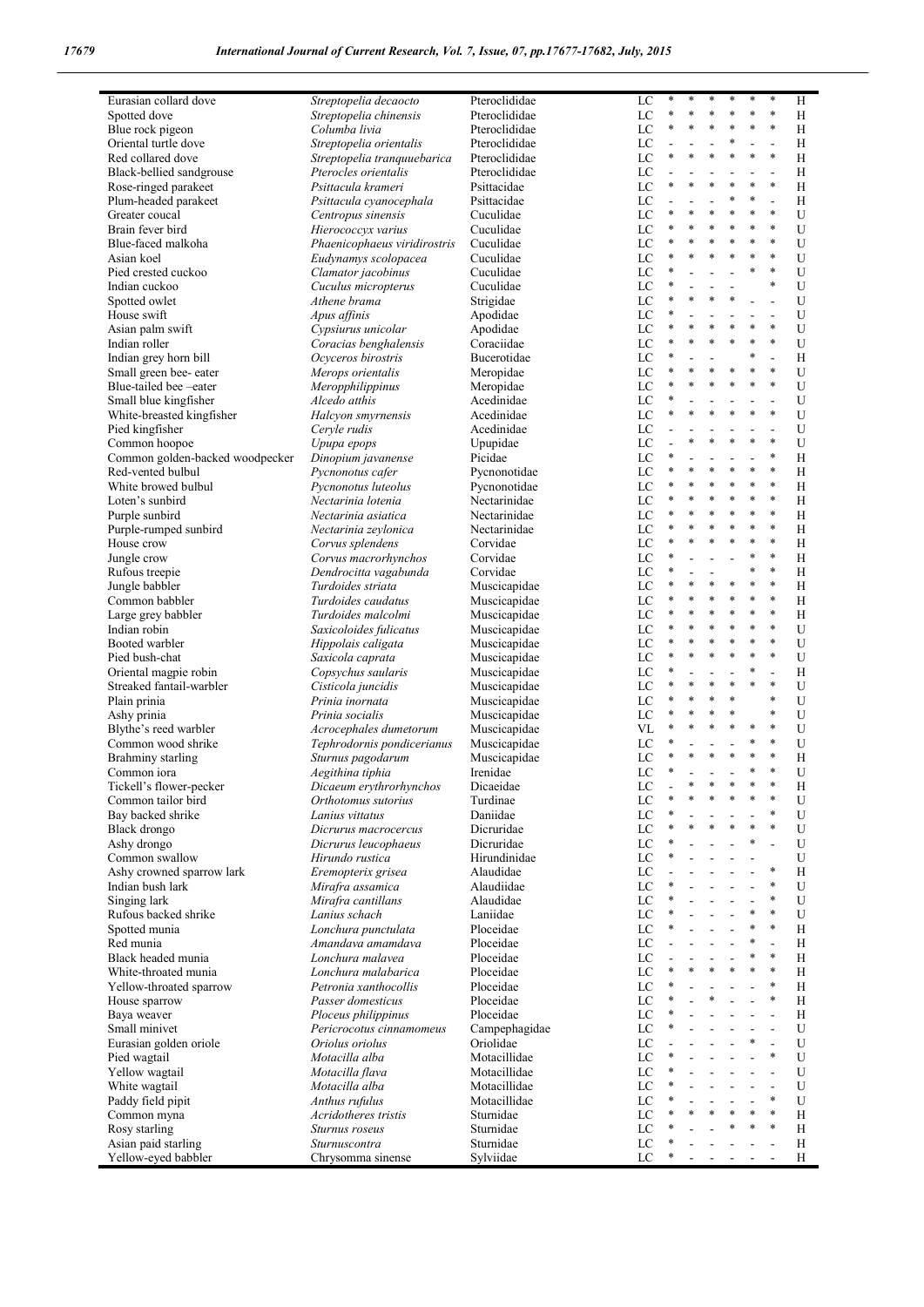**Bird density:** The density of birds in the Paddy fields was 139/ha and followed by Red gram (121/ha), Castor (114/ha), Open grassland (111/ha) Fruit garden (110/ha) and Cotton (105/ha) (Table 2). However, monthly data showed that - bird density was higher in December 2010 (148/ha) and lower in February 2011 (28/ha) (Table 3).

**Species diversity and richness:** In the Paddy field, the bird species diversity was (2.30) highest as compared to the other habitats. Red gram habitat was second  $(1.86)$  in species diversity followed by, Castor (1.71), Fruit garden (1.52) and Cotton (1.29) (Table 2). In month-wise variation of bird species diversity, highest diversity was recorded in February 2011(0.35) and lowest in December (0.25) 2010 (Table 3).

**Table 2. Bird Species density, diversity, richness and evenness recorded in the different crop types/ habitats for the entire study periods from December 2010 to February 2011**

| Crop type/habitat | <b>Number of individuals</b> | H'-(Shannon Weiner)<br>index | <b>Pielou's evenness</b><br>index | <b>Species</b><br>richness | Density/ha |
|-------------------|------------------------------|------------------------------|-----------------------------------|----------------------------|------------|
| Paddy             | 976                          | 2.30                         | 0.02                              | 88                         | 139        |
| Cotton            | 220                          | 1.29                         | 0.28                              | 45                         | 105        |
| Castor            | 457                          | 1.71                         | 0.44                              | 45                         | 114        |
| Red gram          | 484                          | 1.86                         | 0.03                              | 47                         | 121        |
| Fruit garden      | 422                          | 1.52                         | 0.02                              | 56                         | 110        |
| Open grassland    | 447                          | 1.18                         | 0.01                              | 65                         | 111        |

**Table 3. Bird Species density, diversity, richness and evenness recorded in the different months for the study period**

| Month           | Number of<br>individuals | H'-(Shannon Weiner)<br>index | Pielou's evenness index | <b>Species richness</b> | Density/ha |
|-----------------|--------------------------|------------------------------|-------------------------|-------------------------|------------|
| <b>December</b> | 1926                     | 0.25                         | 0.25                    | 69                      | 148        |
| January         | 585                      | 0.29                         | 0.28                    | Эž                      | 50         |
| Februarv        | 742                      | 0.35                         | 0.35                    | ے ر                     | 28         |



**Figure 1. Study area map (Sherpally site)**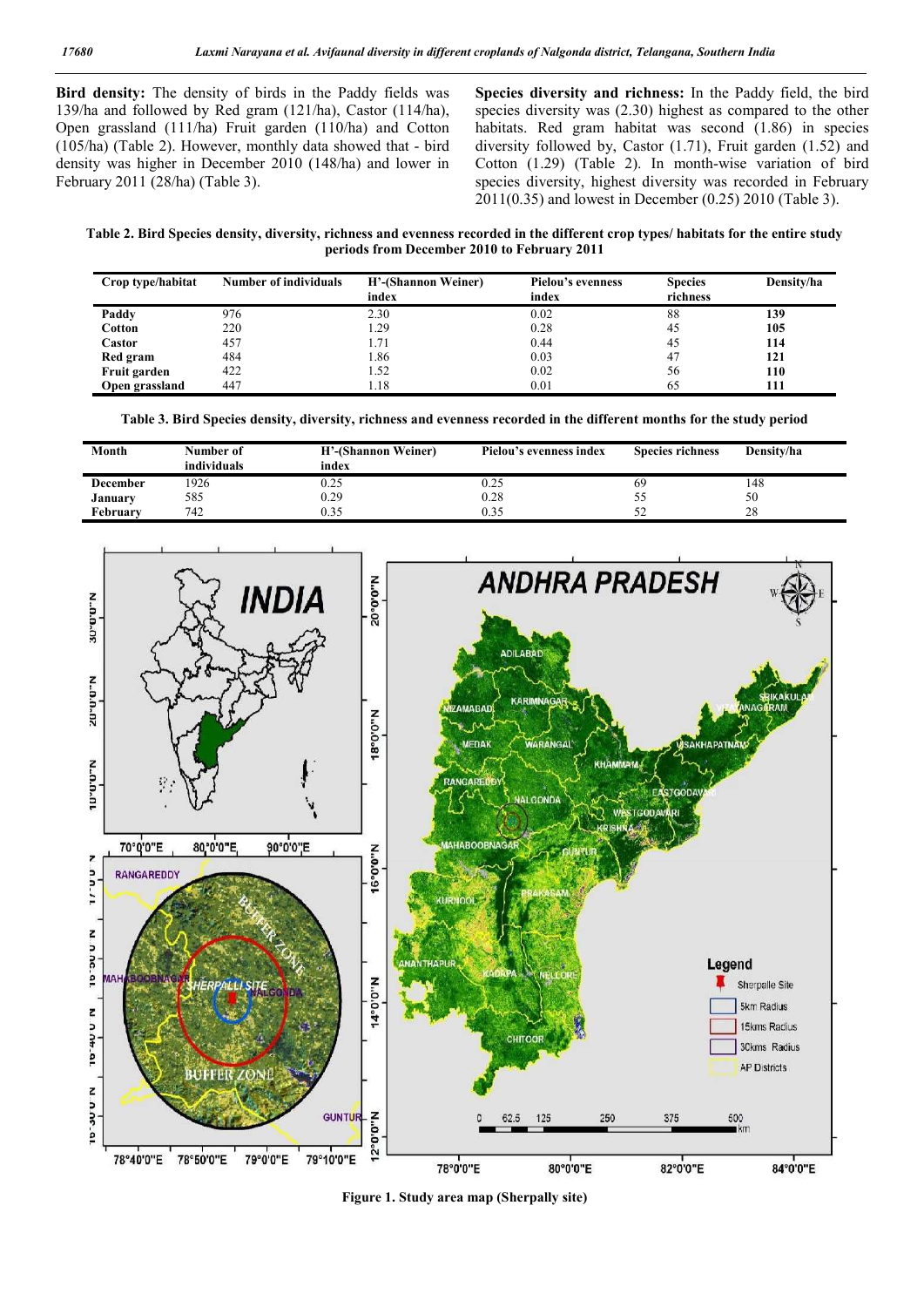Habitat of paddy field was again leading in term of species richness when compared to the other habitats. In addition, Open grassland and Fruit Gardens also have more species richness (Table 2). December 2010 was appeared to be richest in species richness while comparatively February 2011 was poor in species richness (Table 3).

**Species evenness:** The bird species evenness was observed in the Paddy (0.02), Cotton (0.28), Castor (0.44), Red gram  $(0.03)$ , Fruit garden  $(1.52)$  and in the Open grassland  $(0.01)$ (Table 3). The bird species evenness was increased from 0.25 in December to 0.35 in February (Table 3). The ANOVA showed a significant differences between the bird density and among the areas and months (*P*<0.05) but the habitats did not show significant variations. The same trend was observed in the bird diversity among the areas and months which differed significantly  $(P<0.05)$ . However, among the habitats the bird diversity did not show any differences. The - species richness showed significant variations among the areas, habitats and months (*P*<0.05). Chi square analysis, also revealed a significant difference between species richness and among the habitats ( $\gamma$ 2=43.07, df=6, *P*<0.05).

**Activity pattern:** Activity patterns in various habitats namely, Paddy, Cotton, Castor, Red gram, Fruit garden and open grassland. In all the activities, perching was highest in all the habitats. Six major foraging categories of birds were recorded in the six aforesaid habitats. These were insectivorous (43.0%), omnivorous (29.9%), frugivorous (5.6%), gramnivorous (11.2%), carnivorous (6.5%) and nectarivorous (3.7%). Insectivorous birds were recorded maximum foraging categories in all the habitats.

An examination of foraging categories of birds revealed that insectivorous was highest with 46 species as compared to other foraging categories in the various habitat types. Among the six habitat types, Paddy supported highest number of birds (88). In Cotton and Castor similarly 45 bird species were found. In various habitats, presence of beneficial bird species was highest in Paddy with 55 (34.6%), while depredatory bird species in Fruit garden were dominated with 31 species  $(26.9\%)$ .

# **DISCUSSION**

Results of the present study show that the study area is an ideal habitat for terrestrial bird species. Further, the study shows less number of migratory bird species since the study period was the migratory season. Red-vented Bulbul, Common Babbler, Common Myna, Black Drongo, Small Green Bee-eater were widespread and common species occurring abundantly in all habitats. Black Drongo was observed as the most dominant bird during the study period. These generalist birds are capable of thriving in a variety of habitats. Generalist is any phenotype whose fitness in one patch preciously equals its fitness in the other (Rosenzweig, 1981). Though Common Crow was common species but was not recorded in all the habitats during the study period. However, different phenologies of mentioned crop varieties were observed i.e., Paddy (Sapling, seeding, and harvesting); Castor (Flowering, seeding and harvesting); Cotton (Ripening and harvesting); Red gram (Flowering, seeding, and harvesting); Fruit garden (Flowering and fruiting). The trends indicate that shrubs attract more number of insectivorous birds by providing the required food resources to them. Besides the food supply, the shrubs also serve as ideal perching sites for the insectivore birds. Insectivores and omnivores are abundant in various habitat types. Foraging categories of birds revealed that insectivorous were recorded in high percentage in all habitats. A few graminivorous and nectarivorous bird species were recorded during the study period as there were no such flowering and fruiting crops (Red gram, Fruit garden). Bird species richness and community structure differ from region to region (Richards, 1969; Pearson, 1975; Karr, 1976). Within a single community, the structure may vary. There were noticeable variations among species richness, diversity and density in the 48 transects were surveyed in the present study. The present study results show the highest density and richness in the Paddy (139/ha) and lowest in the Cotton (105/ha).

Because these habitats are comprised of more resources in terms of shrubs and food source, which will provide the feeding and foraging sites for birds (especially insectivorous birds). Species diversity was observed to be the highest in Paddy (2.30), and lowest in Cotton (1.29). It is because the Paddy comprises of more number of sources (food, feeding sites, roosting, nesting sites, *etc*), whereas the Cotton provide lowest resources. The highest density was observed in the December (148/ha), the lowest density was observed in February (28/ha). The avian diversity of an area indicates the health of that ecosystem. They are highly mobile vertebrates and easily observed indicators of change. In recent year's loss of primary forest has been intensified more rapidly due to various reasons (Raman and Sukumar, 2002). Bird community studies have been frequently used for conservation assessment and monitoring (Daniels, 1989; Furness and Greenwood, 1993). Research at community level of birds in the Indian subcontinent is essential as large-scale changes have been taking place in natural habitat of birds (Khan *et al.,* 1993). A thorough understanding of the effect of habitat on birds may also help in predicting the effects of management on bird population (Javed and Kaul, 2002).

Density and diversity are very useful attributes and are valuable indicators of habitat quality and have great significance from the management perspective (Javed, 1996). The Telangana government has taken all measures to increase the percentage of land under cultivation by expanding irrigation facilities. The emphasis was not only on major irrigation projects but area specific and need specific; minor and lift irrigation projects were also given predominant importance. In the Nalgonda, grassland and other agricultural ecosystems have declined and represent a small percentage of land within an agriculturally dominated landscape, but these habitats are disproportionately important to birds. Because of the limited habitat availability to species depending on grassland or agricultural ecosystems, agriculturally-mediated changes can have profound implications for the management and sustainability of bird populations. There is also supporting evidence that production of agriculturally managed wetlands for water and pollution management purposes can exhibit biodiversity benefits (Pearson, 1975).